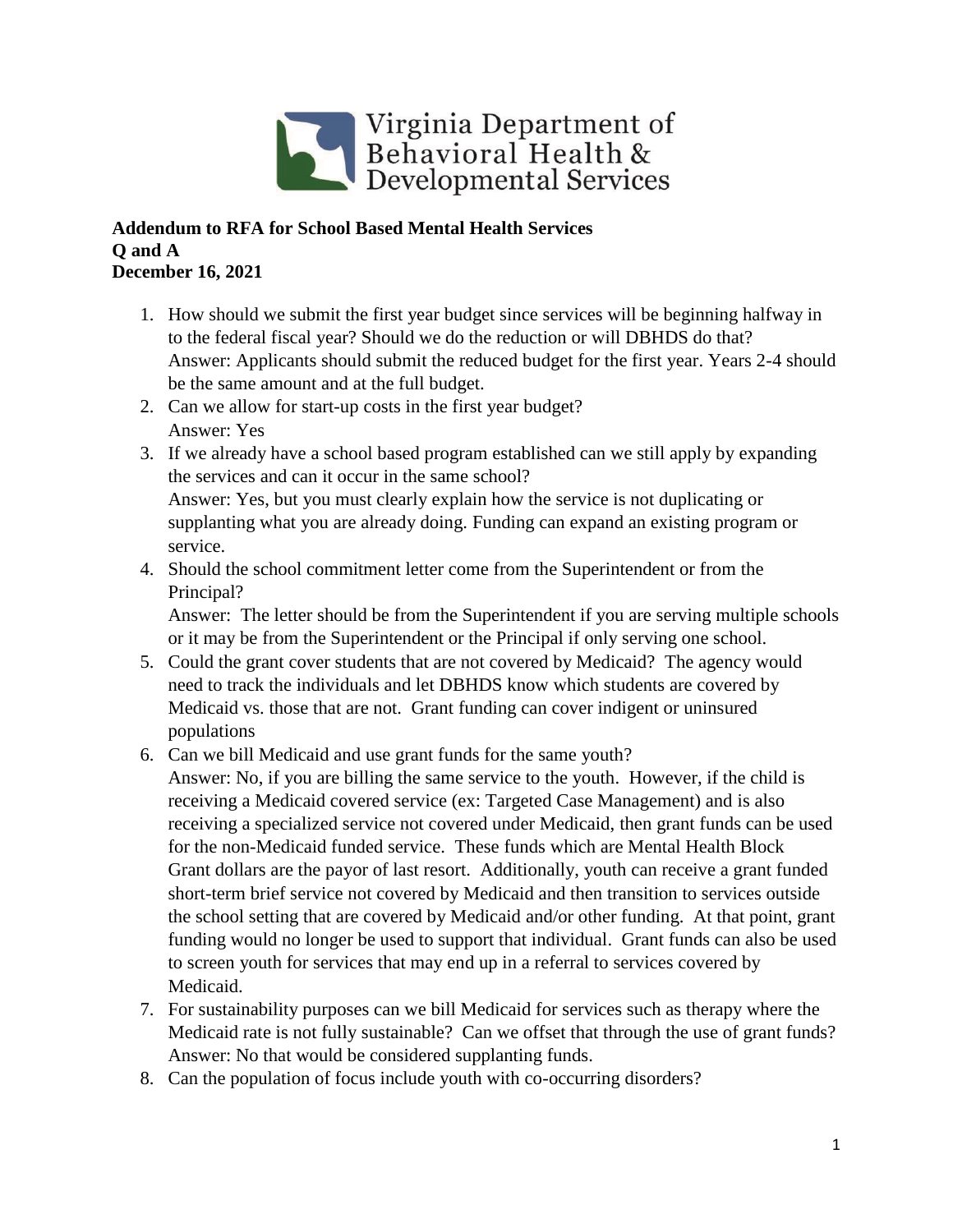Answer: Yes, as long as the youth meets the SAMHSA definition of Serious Emotional Disturbance which is youth up to age 18 who have a diagnosable behavioral, mental, or emotional issue (as defined by the Diagnostic and Statistical Manual of Mental Disorders).

9. What are the staff qualifications for these funds?

Answer: It depends on the service or services you are proposing. You must follow the requirements related to Scope of Work for various licenses set forth by the Department of Health Professions and other state regulatory bodies. We can't offer any exceptions to Scope of Work.

10. Can we partner with other stakeholder groups/organizations beyond the schools for this grant?

Answer: Yes, as long as you are partnering with at least one school system. The purpose of the grant funds is to provide and expand school-based mental health services related to the COVID 19 pandemic, however partnerships are welcomed.

- 11. As far as the DLA-20 tool is concerned, since the first year is short would we still collect this information given that the school year will be over prior to the due date of September 30, 2021? I assume we would do it at the end of the school year, is that correct? Answer: Yes, that is correct. You would still need to turn in the DLA-20 for the first six months of the grant even though the school year ends prior to September 30, 2021. The DLA-20 should be completed for each youth receiving services initial (at service onset), at 6 months after service begins, and at discharge from services.
- 12. Can we provide an Evidence Based Practice like Parent Child Interaction Therapy (PCIT) that is not reimbursed through Medicaid with grant funds since the Medicaid rate does not reimburse enough to cover PCIT?

Answer: These funds cannot be used to supplant existing funding streams. Currently, PCIT is an outpatient service that is a covered service under Medicaid

- 13. With regard to Evidence Based Practices, how specific should we be? For example Trauma Focused Cognitive Behavioral Therapy (TF-CBT) may be 60-90 minutes and that may not be feasible in a school setting. In the grant application, do we need to talk about how we plan to use the Evidence Based Practice in the school setting? Answer: Yes, please be as specific as possible in your explanation of service that you plan to provide and how the specific service or intervention lends itself to being done in a school-based setting.
- 14. Can we email you any questions after this meeting if we have them? Answer: No further questions will be answered after the Pre-Application Meeting on December 15 so that everyone receives the same information. An Addendum to the RFA will be emailed out with the Questions and Answers from the Pre-Application Meetings using the contact lists we have for CSBs and private providers. We will also post the Addendum to the DBHDS website.
- 15. Will jurisdictions that don't already have school-based services and have identified needs be prioritized?

Answer: We did not stipulate this in the RFA. Funding decisions will be based on the quality of the applications. This will take into consideration the need, data to support the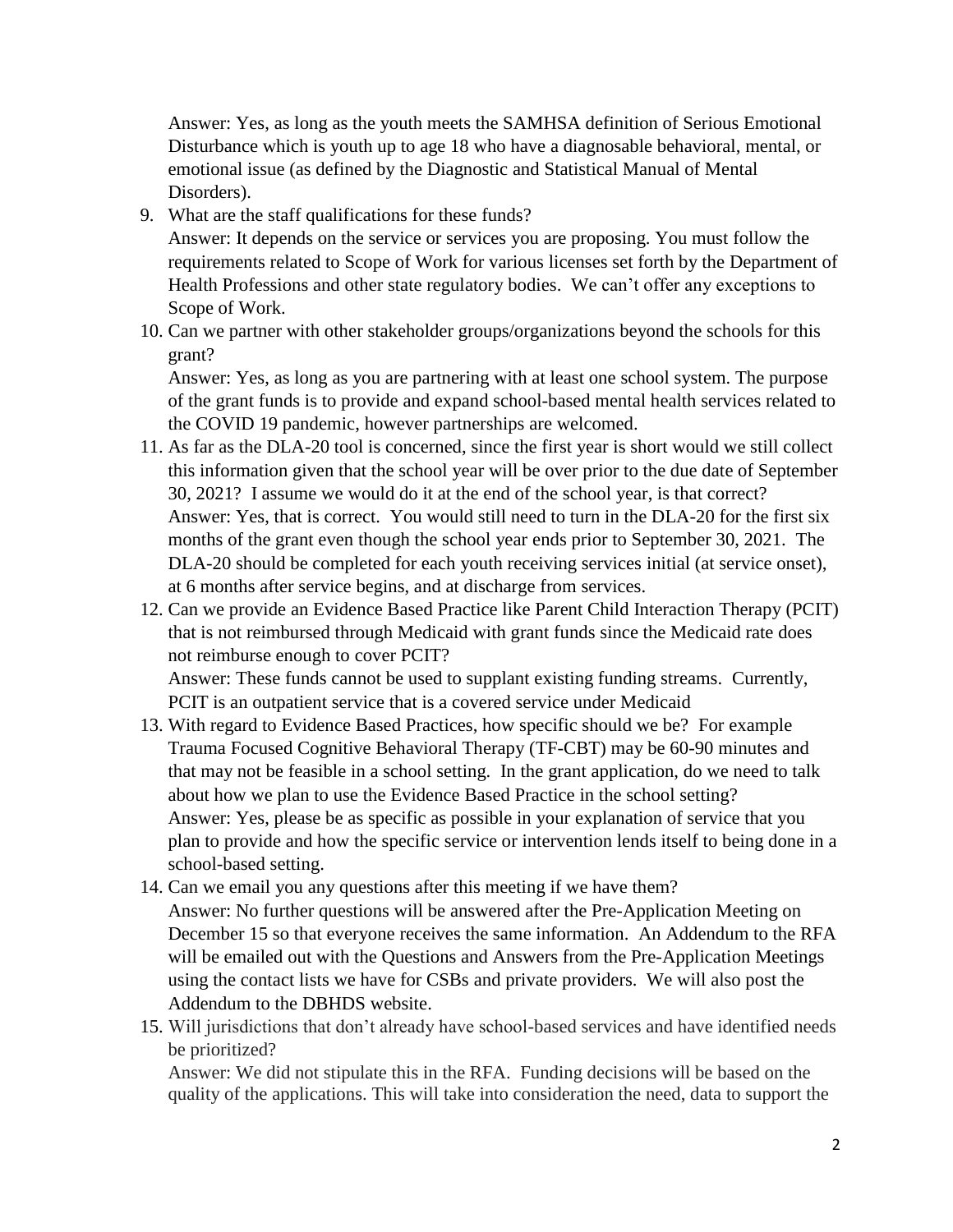specific services and populations served in the community, and how well this is demonstrated in the applications. Funding cannot be used to supplant existing funding or programs, but could be used to expand existing programming.

- 16. Since the RFA says we must use a functional assessment tool, can that be the DLA-20? Answer: Yes, the DLA-20 will be required by all entities receiving funding
- 17. Can we build the need for annual raises in to our budgets? Answer: Yes, but you will need to make the total budget the same for each year other than the first year. You cannot have a different budget amount for each year of the grant other than the first year which is an abbreviated year. Additionally, the raise should match your local city or county policies and procedures. You would not be allowed to offer a raise that is above these policies.
- 18. Can we serve youth at risk of Serious Emotional Disturbance? Answer: The federal definition of Serious Emotional Disturbance states that these funds can be used for "persons up to age 18 who have a diagnosable behavioral, mental, or emotional issue (as defined by the DSM)." Therefore, if the youth can't be determined to have a diagnosis of serious emotional disturbance at the time of services then they would not qualify to receive the grant funded services.
- 19. Can we structure a proposal that could potentially offer two projects, one that could be funded at a higher amount and then one that could be funded at a lower amount? In other words we would be willing to propose a smaller project if our larger budgeted project could not be funded. Answer: We would need to see explanations of both projects in the scored sections of the application as well as two budgets. Additionally, the budgets will not be scored but cannot exceed the maximum of \$340,000 per budget.
- 20. Can the services be provided outside of the regular school day, such as just after school or before school?

Answer: Yes services must be provided at the school, though unless the LEA prefers the services do not occur on-site (i.e. space issues).

- 21. Can start-up costs be used for training on Evidence Based Practices? Answer: Yes
- 22. Can we use clinicians to provide services to students at a larger number of schools who meet the SED criteria through telehealth, i.e. if there are no referrals at the original school? You would need to get commitment letters from all schools that participate and explain in detail how the telehealth will be used.
- 23. If we are not awarded or determine we want to do this but can't apply this year, will there be another opportunity within the 4 year period or would we have to wait and see if funds continue beyond the 4 years?

Answer: We are not aware of additional funding at this time.

- 24. If there is an alternative school site that is partnering with county schools could that be a viable partner? Could we provide services at the alternative school? Answer: Yes
- 25. Are youth with co-occurring substance use disorders eligible? Answer: Yes
- 26. Are the services required to take place at the school building?

Answer: It is expected that they take place at the school, unless the school does not want the provider there. If services are not provided in the school based on the schools decision it will need to be clearly explained in the application as to why.